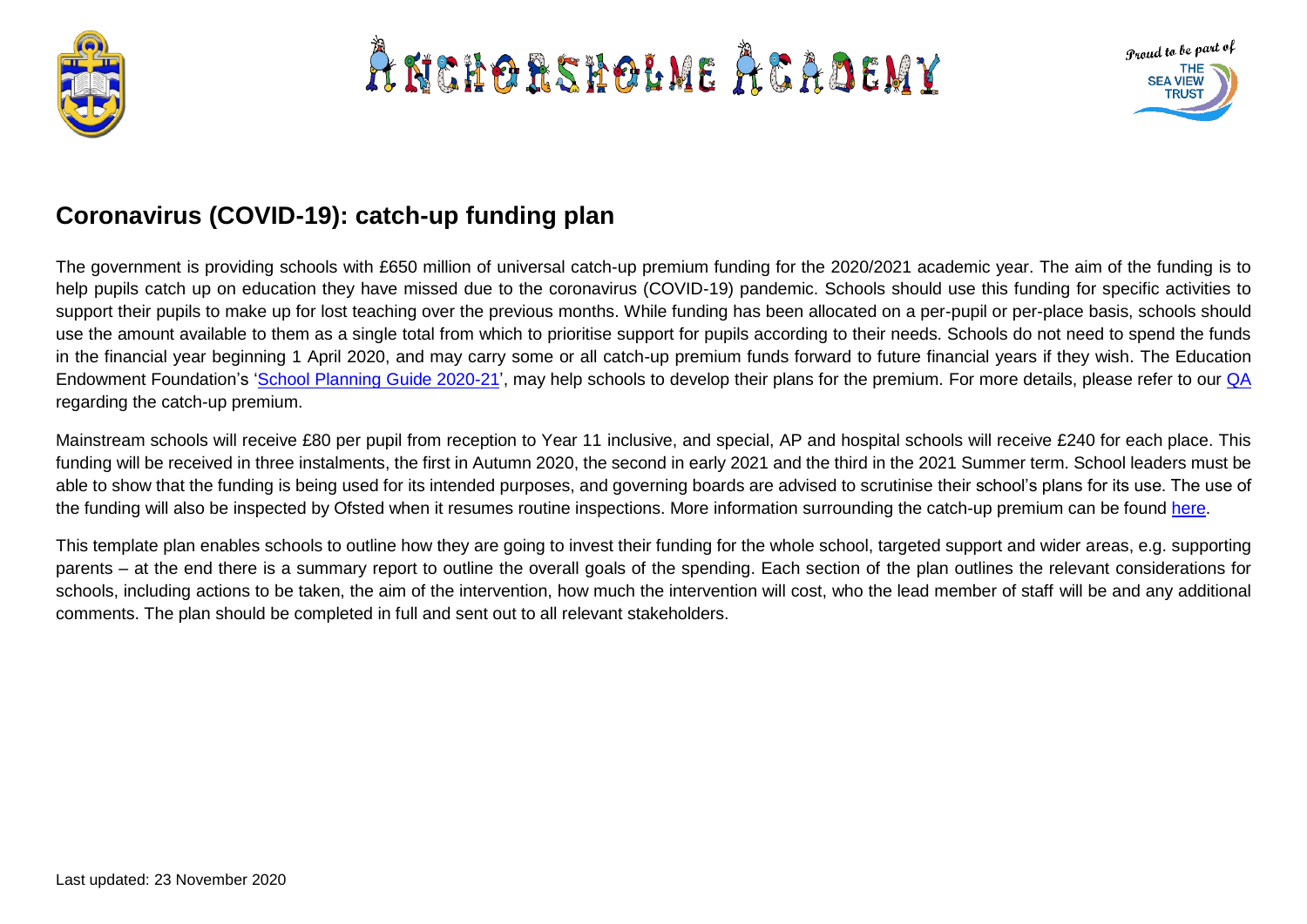### **Catch-up plan**

| School name:                    | <b>Anchorsholme Academy</b> |         |                            |         |                           |         |              |         |
|---------------------------------|-----------------------------|---------|----------------------------|---------|---------------------------|---------|--------------|---------|
| Academic year:                  | 2020/21                     |         |                            |         |                           |         |              |         |
| Total number of pupils on roll: | 594                         |         |                            |         |                           |         |              |         |
| Total catch-up budget:          | <b>First installment:</b>   | £12,180 | <b>Second installment:</b> | £15,540 | <b>Third installment:</b> | £19,798 | <b>Total</b> | £47,518 |
| Date of review:                 | 19/07/21                    |         |                            |         |                           |         |              |         |

#### **Teaching and whole-school strategies**

| <b>Action</b>                                                      | <b>Intended outcome</b>                                                                                                             | <b>Estimated impact</b>                                                                                                                                        | <b>Cost</b> | <b>Staff lead</b> | <b>Comments</b> |
|--------------------------------------------------------------------|-------------------------------------------------------------------------------------------------------------------------------------|----------------------------------------------------------------------------------------------------------------------------------------------------------------|-------------|-------------------|-----------------|
| <b>Appointment of</b><br><b>Recovery</b><br><b>Curriculum Lead</b> | <b>Recovery Curriculum</b><br>strategic plan in place<br>and regularly<br>monitored and<br>evaluated to ensure<br>consistent impact | Learning gaps identified<br>across the school.<br>Interventions in place to<br>address these learning gaps<br><b>Effective recovery curriculum</b><br>in place | £2.790      | <b>AW</b>         |                 |
| <b>Purchase Star Maths</b>                                         | <b>Targetted assessment</b><br>in place to provide<br>detailed analysis of<br>attainment in Maths                                   |                                                                                                                                                                | £2,074      | <b>AHu</b>        |                 |
|                                                                    |                                                                                                                                     | <b>Total spend:</b>                                                                                                                                            | £4,864      |                   |                 |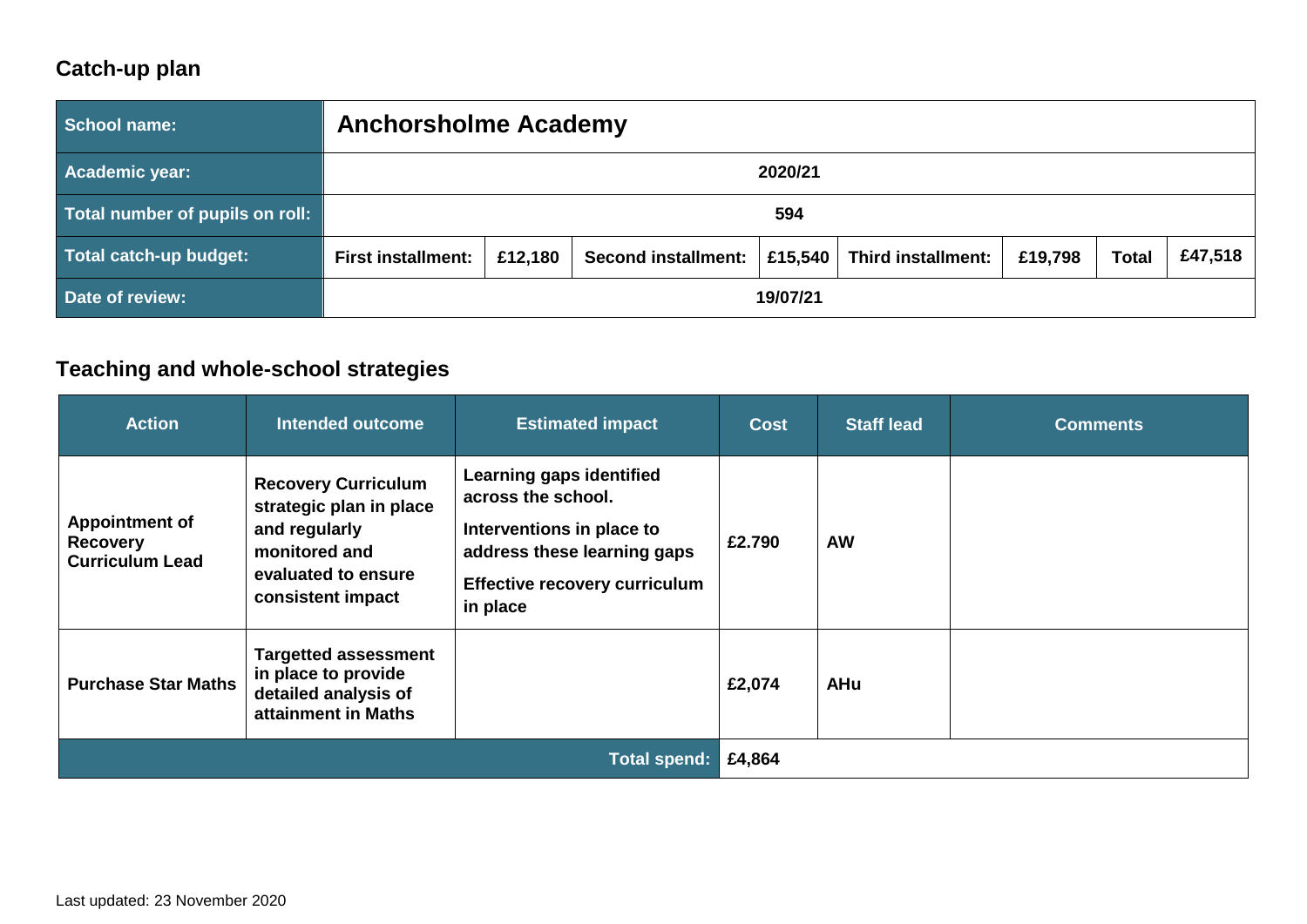# **Targeted support**

| <b>Action</b>                                                                                                                            | <b>Intended outcome</b>                                                                                                                                                                                    | <b>Estimated impact</b>                                                                                                                                         | <b>Cost</b> | <b>Staff lead</b> | <b>Comments</b> |
|------------------------------------------------------------------------------------------------------------------------------------------|------------------------------------------------------------------------------------------------------------------------------------------------------------------------------------------------------------|-----------------------------------------------------------------------------------------------------------------------------------------------------------------|-------------|-------------------|-----------------|
| <b>Appointment of</b><br><b>Foundation NELI</b><br>Lead                                                                                  | Improve early language<br>skills for a targeted<br>group of Foundation<br><b>Stage pupils</b>                                                                                                              | All children in targeted group<br>to make accelerated progress                                                                                                  | £7,637      | <b>EM</b>         |                 |
| <b>Appointment of part</b><br>time teacher to<br>support<br>development of<br>phonics in Years 1,2<br>and 3                              | Improve phonic skills<br>for targeted groups of<br>pupils in Years 1,2 and<br>3                                                                                                                            | All pupils who with reduced<br>attainment in phonics post<br>lock down have secured the<br>skills and knowledge required<br>to access KS 2 reading<br>demands   | £8,539      | <b>SS and AW</b>  |                 |
| <b>Appointment of part</b><br>time teacher to<br>support delivery of<br><b>Recovery</b><br><b>Curriculum in upper</b><br>KS <sub>2</sub> | <b>Effective recovery</b><br>curriculum in place to<br>ensure that all pupils<br>in Year 5 and 6                                                                                                           | All pupils who with identified<br>learning gaps in core literacy<br>and numeracy skills have<br>been supported and are able<br>to close these gaps              | £11,385     | <b>KH and AW</b>  |                 |
| <b>Extra curricular</b><br>interventions for<br><b>Literacy, Numeracy</b><br>and Wellbeing                                               | All pupils from Year 1<br>to Year 6 with<br>unexpected identified<br>leaning gaps and well<br>being issues post<br>lockdown will have<br>access to small group<br>interventions outside<br>the school day. | All pupils with identified<br>learning gaps and additional<br>pastoral needs have been<br>supported and are able to<br>close these identified learning<br>gaps. | £15,094     | <b>AW</b>         |                 |
| <b>Total spend:</b>                                                                                                                      |                                                                                                                                                                                                            |                                                                                                                                                                 | £42,655     |                   |                 |